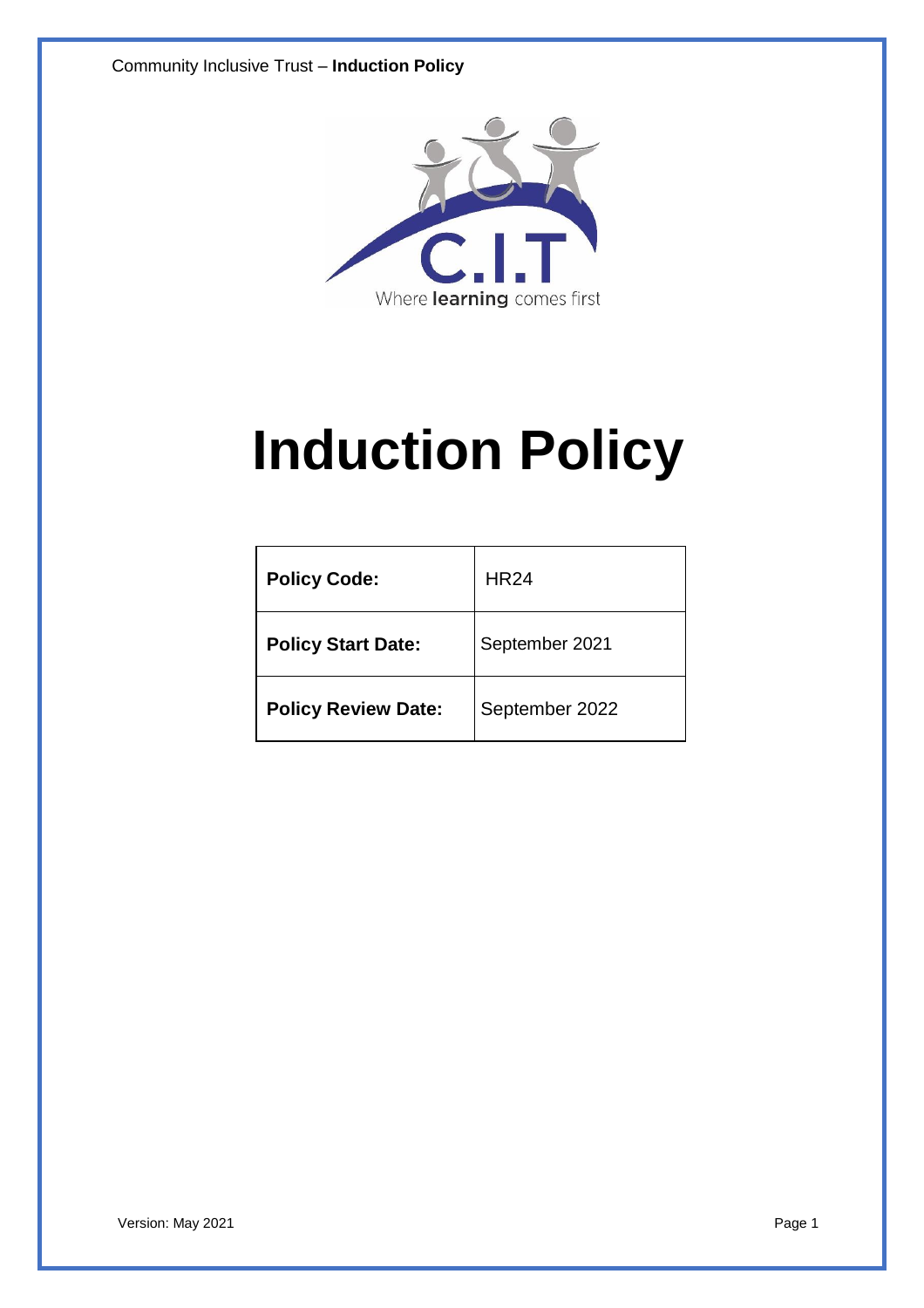# **1. Policy Statement**

1.1 When new employees are recruited or staff are promoted or transferred, the Trust will aim to help them adjust to their new situation as quickly and easily as possible so that they become integrated and productive members of the Trust as soon as possible.

### **Procedure**

#### **2. Inductions**

- 2.1 The Trust recognises the induction process begins during recruitment when contact is first made with potential employees. Members of staff will bear this in mind when implementing the Trust's recruitment procedure. When a job offer has been made and accepted, an induction will be drawn up for use during the early stages of the new recruit's employment. Certain documents/links will be sent to the new employee for reading prior to their induction. As part of every induction, an Induction Record will be prepared and used to ensure new employees receive/understand relevant information relating to:
	- a. Their role including working hours/pattern and confirmation they have received their contract and job description;
	- b. The probation process;
	- c. The department/school and the Trust including an introduction to the team, key staff and their roles, and a staffing structure;
	- d. A tour of the site, including their own workspace, staff room, toilets, parking, etc;
	- e. Structure of the school day (schools only);
	- f. Security arrangements including use of fob, signing in screen, etc;
	- g. The Trust and individual school policies and procedures as outlined in the Induction Record and relevant to the role, including anything pertinent, e.g. Covid-19 Risk Assessment;
	- h. The name of the Designated Safeguarding Lead at their site;
	- i. Employee Assistance Programme including issuing the EAP card;
	- j. Reporting absence.
- 2.2 All new employees within CIT will have been DBS checked at the Enhanced with Children's Barred level, and Adults' Barred where appropriate. The new employee's original DBS certificate will be checked during the induction process on their first day.
- 2.3 In drawing up an induction, it will be recognised that certain categories of employees will have particular needs (e.g. school leavers, managers, graduates) and inductions will be adjusted accordingly.
- 2.4 Responsibility for various aspects of the induction will be allocated to specific members of staff. The line manager/appropriate person will oversee the induction implementation and will ensure that all elements are covered satisfactorily.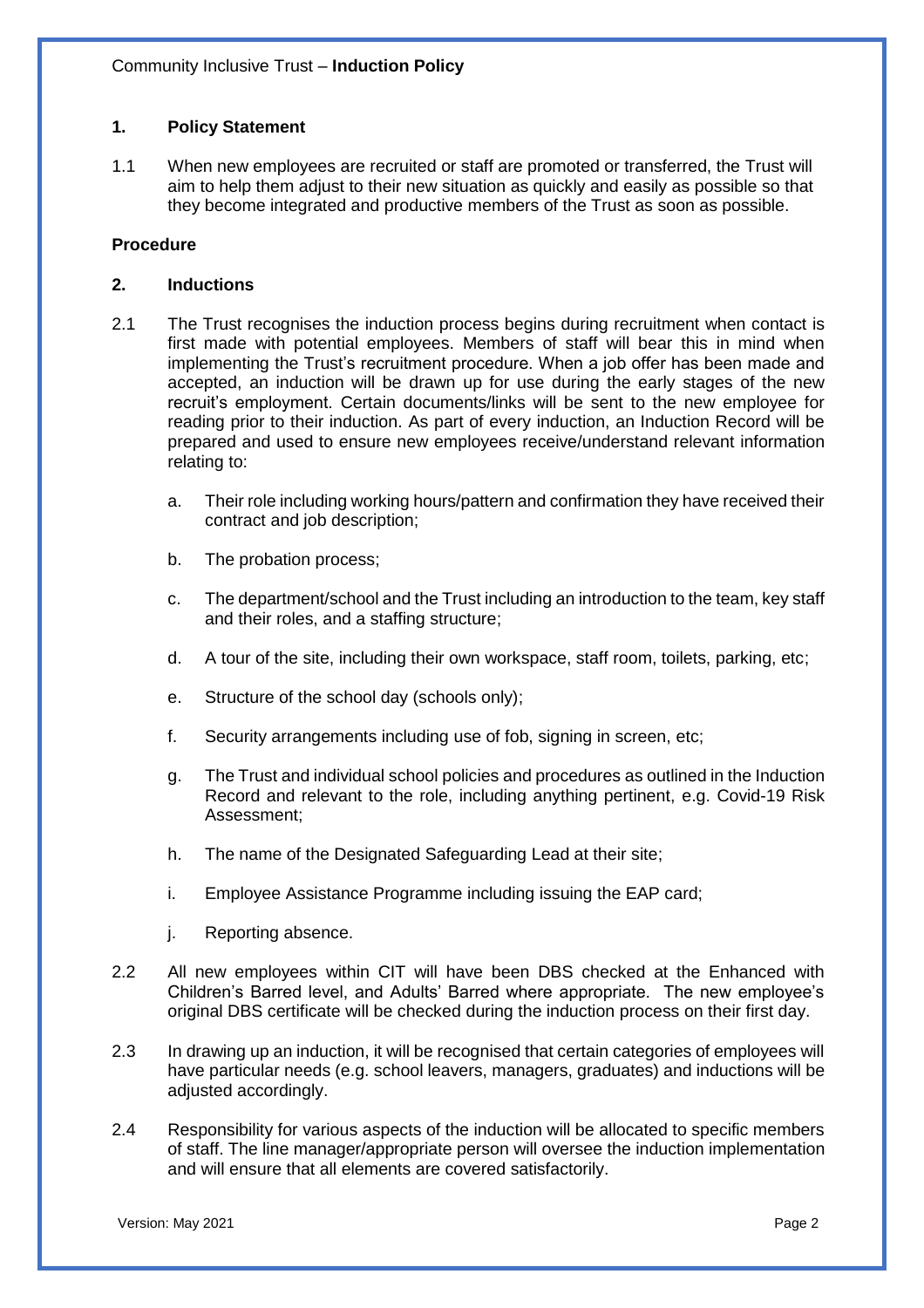## **3. Recruitment Trends**

3.1 The HR department will take responsibility for monitoring recruitment trends and running courses and/or inductions at appropriate intervals in consultation with relevant departments.

## **4. Preparation of Colleagues and the Workplace**

- 4.1 All those affected by the employee's arrival will be informed of the starting date and arrangements will be made for the initial stages of the induction to be put into operation.
- 4.2 The workplace will be prepared in advance to ensure it is clean and tidy and all necessary supplies and equipment are provided and are in good working order. Personal storage areas should be emptied and cleaned and keys (where applicable) should be ready for handing over to the new employee. Computer log in details (i.e. user names and passwords) should also be ready for the new starter.

#### **5. First Day of Employment**

- 5.1 Instructions should be issued in good time for use on the employee's first working day. Where the employee is required to bring certain documents and/or equipment, this should be clearly stated prior to their first day.
- 5.2 On the first day, arrangements will be made for the new employee to be met by a designated member of staff (where instructions include reporting to a third party such as a receptionist, preparations should be made accordingly so that the employee is expected and welcomed).
- 5.3 After initial introductions, the employee will be taken to the HR department for necessary employment details and documentation to be dealt with if it has not already been received. This will include:
	- a. Evidencing the new employee's DBS certificate;
	- b. P45 tax form;
	- c. Evidence of permission to work in the UK (if not already supplied);
	- d. Personal details form, e.g. next of kin, home address and number, etc (if not already supplied).
- 5.4 The new employee will then be taken to the workplace and welcomed by their line manager or appropriate person to start their induction process.
- 5.5 Taking into account any formal training which has been arranged, the employee will then be introduced to the role in a manner which is appropriate to both the work and the individual concerned.
- 5.6 While the timing and nature of training will vary enormously, the following will be used as guiding principles during the first few days of employment.
	- a. The line manager will outline all aspects of the new employee's role, putting it into a departmental and organisational context.